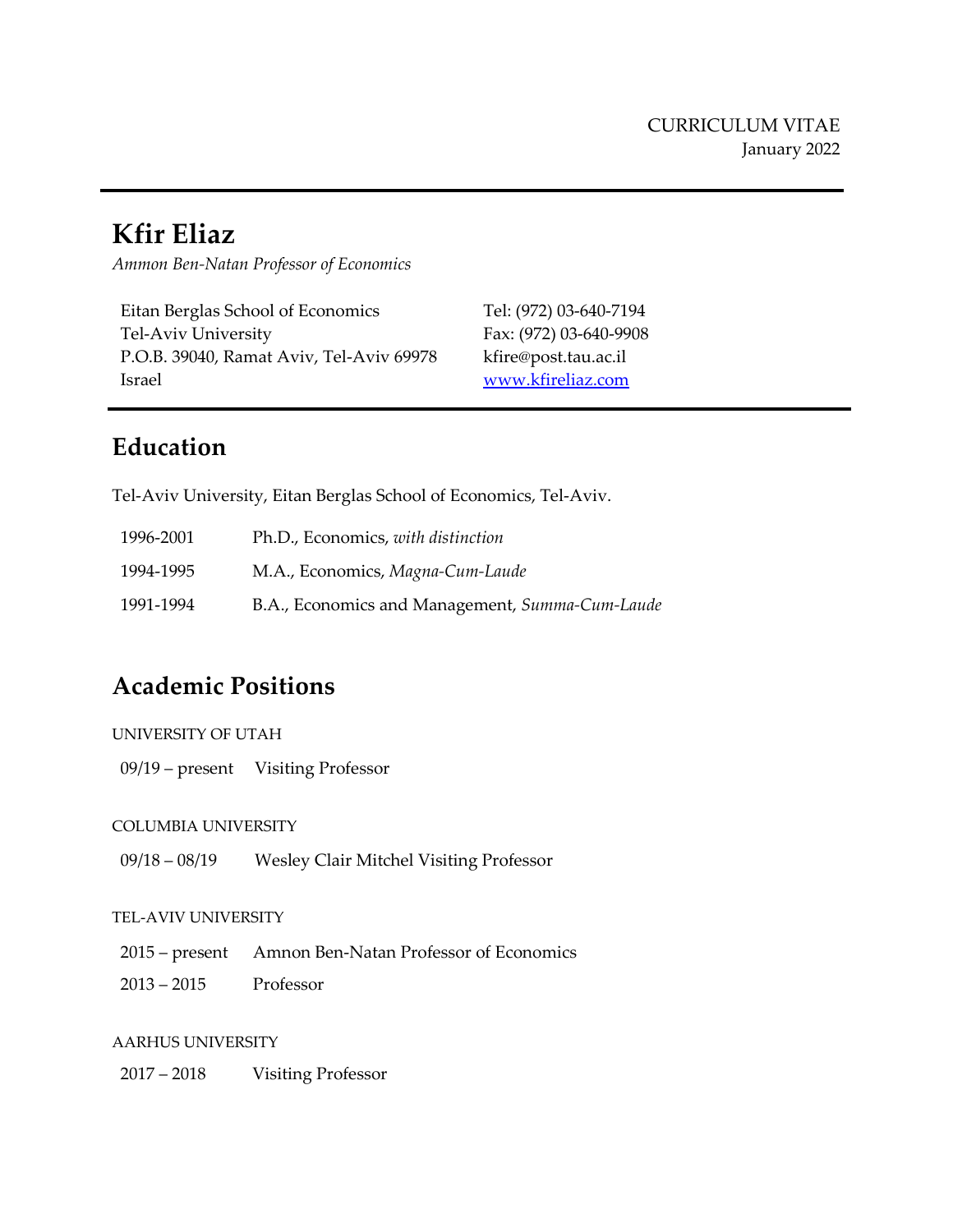#### UNIVERSITY OF MICHIGAN

2013 – 2017 Visiting Professor

#### BROWN UNIVERSITY

| 2011-2012 | Professor                         |
|-----------|-----------------------------------|
| 2007-2010 | Associate Professor (with tenure) |

#### NEW YORK UNIVERSITY

2001-2007 Assistant Professor

#### EDITORSHIP

| 2012-present | Theoretical Economics, Associate Editor      |
|--------------|----------------------------------------------|
| 2014-present | Journal of Economic Theory, Associate Editor |
| 2015-present | Games & Economic Behavior, Associate Editor  |

#### CONFERENCE ORGANIZATION

Program Co-Chair, European Summer Meeting of the Econometric Society 2017

## FELLOWSHIPS, GRANTS

| 2019-2022 | Israeli Science Foundation, "Strategic Datasets and Competing Narratives"                                         |
|-----------|-------------------------------------------------------------------------------------------------------------------|
| 2016-2018 | Israeli Science Foundation, "Strategic Scheduling of Information Acquisition"                                     |
| 2015      | Kadar Family Award                                                                                                |
| 2013-2015 | Israel Science Foundation, "Theoretical Aspects of E-Commerce"                                                    |
|           | (joint with Ran Spiegler)                                                                                         |
| 2013-2015 | US-Israel Binational Science Foundation, "Incentives in Collective Decisions"<br>(joint with Geoffroy de Clippel) |
| 2013-2016 | Marie Curie Career Integration Grant, "Reference-Dependence and Labor<br>Market Fluctuations"                     |
| 2007-2010 | NSF, "Mechanism Design with Diversity of Opinion" (joint with Ran<br>Spiegler)                                    |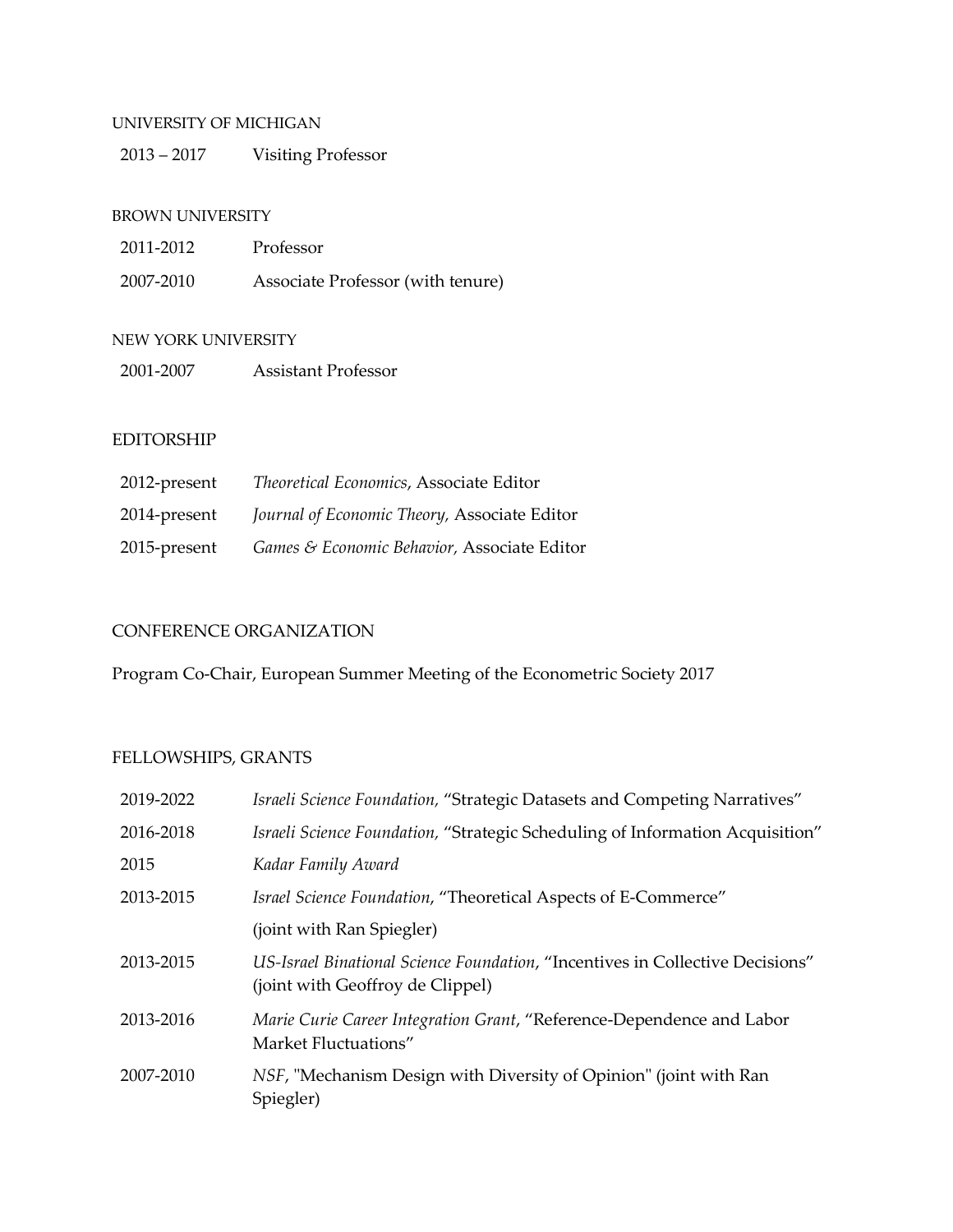| 2004-2006 | NSF, "Group Polarization" (joint with Debraj Ray & Ronny Razin)   |
|-----------|-------------------------------------------------------------------|
| 2003-2005 | US-Israel Binational Science Foundation (joint with Ran Spiegler) |
| 2001-2002 | Rothschild Foundation Fellowship                                  |
| 1998-1999 | The European Commission Marie Currie Fellowship                   |

PUBLICATIONS (In reverse chronological order)

- 1. "On Incentive Compatible Estimators", joint with Ran Spiegler. forthcoming in *Games and Economic Behavior*.
- 2. "Cheating with Models", joint with Ran Spiegler and Yair Weiss. *American Economic Review: Insights*. Vol. 3, No. 4, pp. 417-434 (December 2021).
- 3. "Bayesian Privacy", joint with Ran Eilat and Xiaosheng Mu. *Theoretical Economics*. Vol. 16, No. 4, pp. 1557-1663 (November 2021).
- 4. "On Persuasion with Endogenous Misspecified Beliefs", joint with Ran Spiegler and Heidi Thysen. *European Economic Review*, Vol. 134 (May 2021).
- 5. "On Selecting the Right Agent", joint with Geoffroy de Clippel, Daniel Fershtman and Kareen Rozen. *Theoretical Economics*, Vol. 16, No. 2, pp. 381-402 (May 2021).
- 6. "Strategic Interpretations", joint with Ran Spiegler and Heidi Thysen. *Journal of Economic Theory*, Volume 192 (March 2021).
- 7. "A Model of Competing Narratives", joint with Ran Spiegler. *American Economic Review,* Vol. 110, No. 12, pp. 3786–3816 (December 2020).
- 8. "Incentive Compatible Advertising on Non-Retail Platforms", joint with Ran Spiegler, *Rand Journal of Economics*, Vol. 52, No. 2, pp. 323-345 (Summer 2020) – **Lead article**
- 9. "The Model Selection Curse", joint with Ran Spiegler, *American Economic Review: Insights,*  Vol. 1 (2): 127-40 (September 2019) – **Lead article.**
- 10. "A Simple Model of Competition Between Teams", joint with Qinggong Wu, *Journal of Economic Theory*, Vol. 176, pp. 372-392 (July 2018).
- 11. "Managing Intrinsic Motivation in a Long-Run Relationship", joint with Ran Spiegler, *Economics Letters*, Vol. 165, pp. 6-9 (April 2018).
- 12. "Bilateral Trade with Strategic Gradual Learning", joint with Alex Frug, *Games and Economic Behavior*, Vol. 107, pp. 380-395 (January 2018).
- 13. "Search Design and Broad Matching," joint with Ran Spiegler, *American Economic Review*, Vol. 106, pp. 563-86 (March 2016)*.*
- 14. "Multidimensional Ellsberg", joint with Pietro Ortoleva, *Management Science* Vol. 62(8). pp. 2179-2197 (August 2016).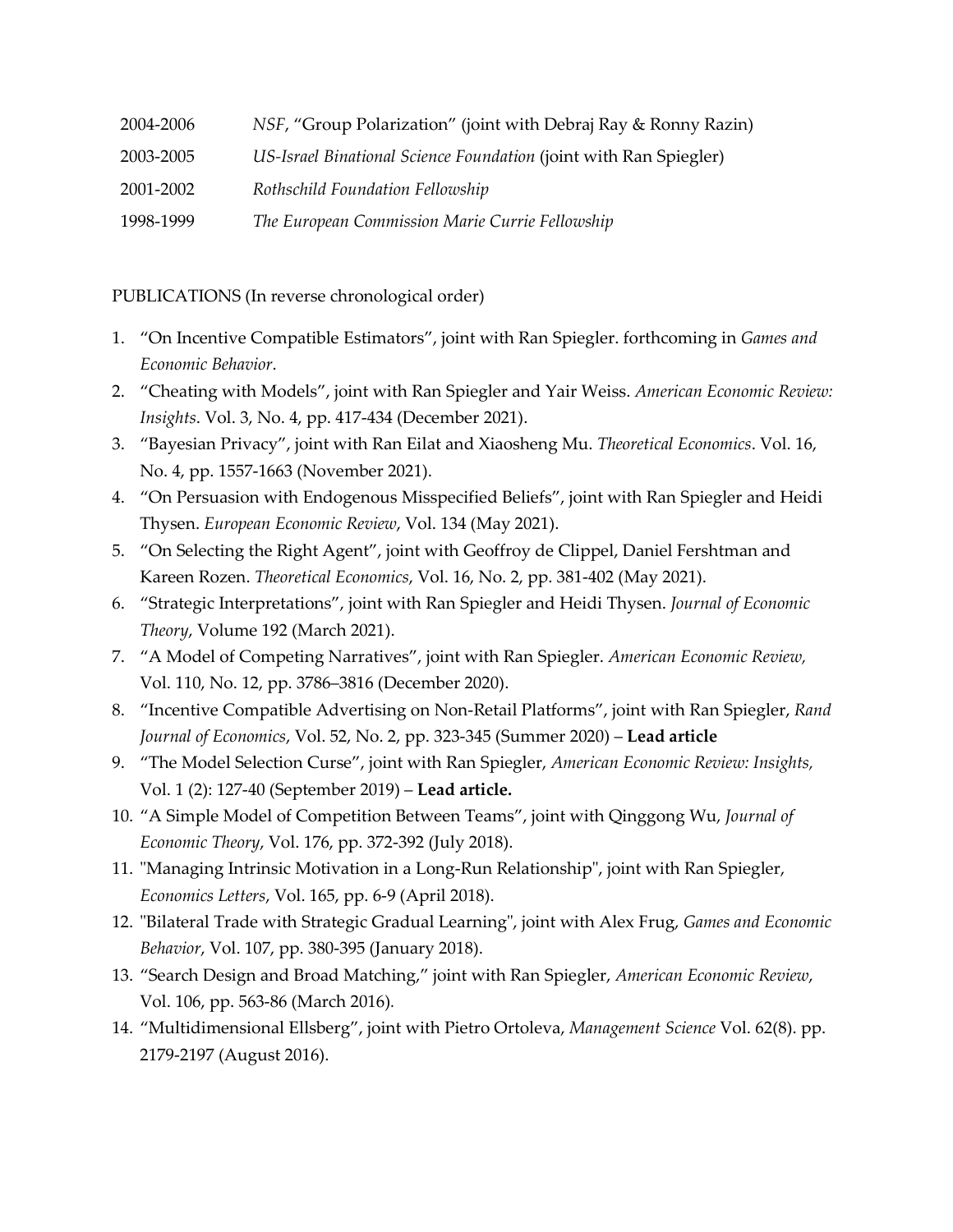- 15. "Beyond 'Ellison's Matrix': New Directions in Behavioral Industrial Organization", joint with Ran Spiegler, *Review of Industrial Organization*, Vol. 47, pp. 259-272 (November 2015, special issue on Behavioral Industrial Organization).
- 16. "Strategic Disclosure of Feasible Options", joint with Geoffroy de Clippel, *Games & Economic Behavior*, Vol. 91, pp. 145-165 (May 2015).
- 17. "Premise-Based vs. Outcome-Based Information Aggregation", joint with Geoffroy de Clippel, *Games & Economic Behavior*, Vol. 89, pp. 34-42 (January 2015).
- 18. "X-Games", joint with Ran Spiegler, *Games and Economic Behavior*, Vol. 89, 93-100 (January 2015)*.*
- 19. "Information Disclosure to Cournot Duopolists", joint with Francoise Forges, *Economics Letters*, Vol. 126, pp. 167-170 (January 215).
- 20. "Competing for Consumer Inattention", joint with Geoffory de Clippel and Kareen Rozen, *Journal of Political Economy* Vol. 122(6), pp. 1203-1234 (December 2014) – **Lead article**.
- 21. "A Model of Boundedly Rational 'Neuro' Agents", joint with Ariel Rubinstein, *Economic Theory*, Volume 57(3), 515-528 (November 2014).
- 22. "On the Selection of Arbitrators", joint with Geoffroy de Clippel and Brian Knight, *American Economic Review*, Volume 194(11), 3434-58 (November 2014).
- 23. "On the Fairness of Random Procedures", joint with Ariel Rubinstein, *Economics Letters*, Volume 123(2), 168-170 (May 2014).
- 24. "Reference-Dependent Preferences and Labor Market Fluctuations", joint with Ran Spiegler, *NBER Macroeconomic Annual* 2013, Volume 28.
- 25. "Sending Information to Interactive Receivers Playing a Generalized Prisoners' Dilemma", joint with Roberto Serrano, *International Journal of Game Theory*, Volume 43(2), 245-267 (May 2014) – **Lead article**.
- 26. "Reason-Based Choice: A Bargaining Rationale for the Attraction and Compromise Effects", joint with Geoffroy de Clippel, *Theoretical Economics*, Vol.7(1), 125—162 (January 2012).
- 27. "A Simple Model of Search Engine Pricing", joint with Ran Spiegler, *Economic Journal*, Vol. 121(556), F329--F339 (November 2011).
- 28. "On the Strategic Use of Attention Grabbers", joint with Ran Spiegler, *Theoretical Economics*, Vol. 6(1), 127–155 (January 2011).
- 29. "Consideration Sets and Competitive Marketing", joint with Ran Spiegler, *Review of Economic Studies*, Vol. 78(1), 235–262 (January 2011).
- 30. "Paying for Confidence: An Experimental Study of the Demand for Non-Instrumental Information", joint with Andrew Schotter, *Games & Economic Behavior*, Vol. 70(2), 304-324 (November 2010).
- 31. "Choosing the Two Finalists", joint with Michael Richter and Ariel Rubinstein, *Economic Theory*, Vol. 46(2), 211-219 (February 2011).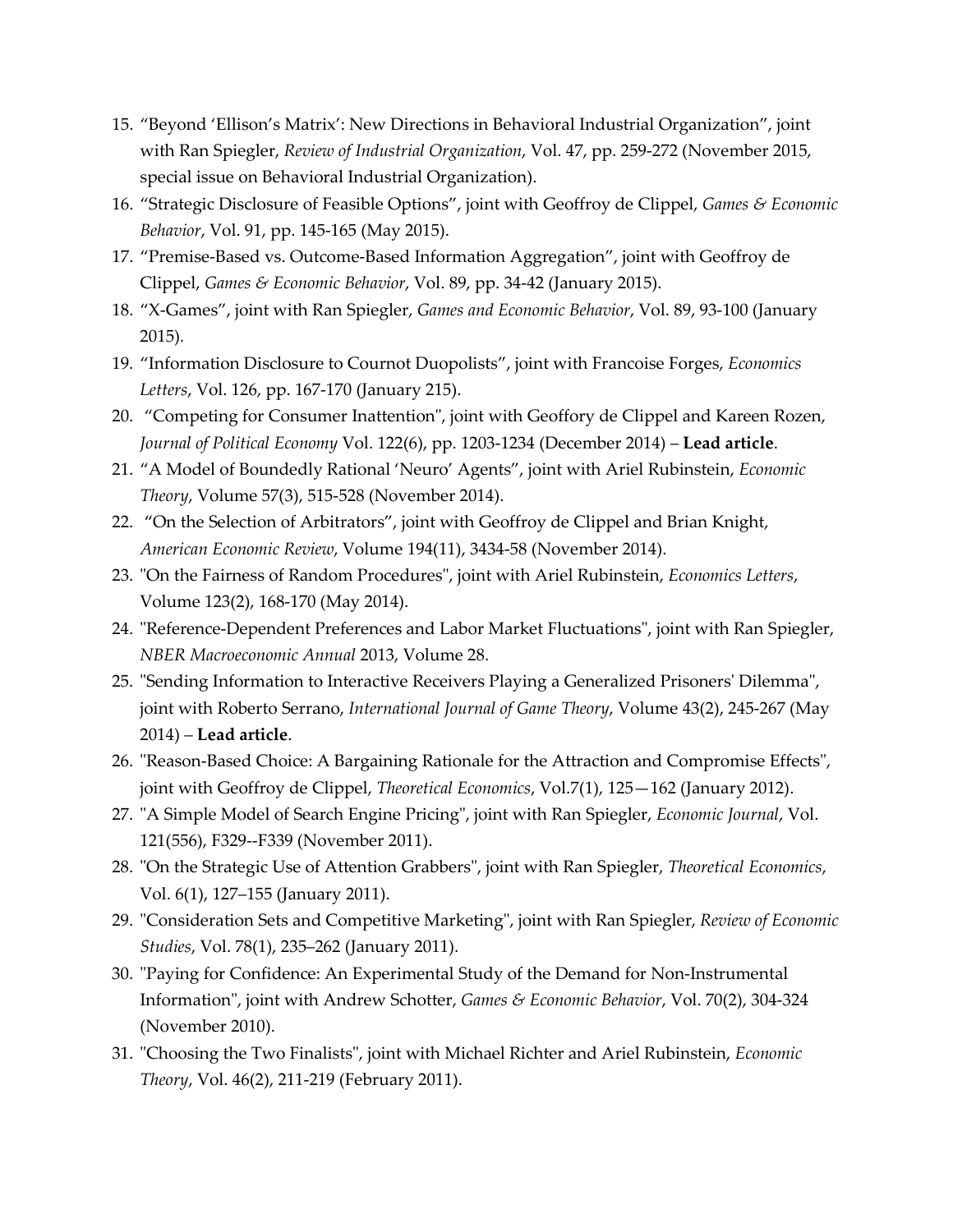- 32. "Edgar Allan Poe's Riddle: Framing Effects in Repeated Matching Pennies Games", joint with Ariel Rubinstein, *Games & Economic Behavior*, Vol. 71(1), 88-99 (January 2011) - special issue in honor of John Nash.
- 33. "Bargaining over Bets", joint with Ran Spiegler, *Games & Economic Behavior*, Vol. 66(1), 78-97 (2009).
- 34. "Consumer Optimism and Price Discrimination" joint with Ran Spiegler, *Theoretical Economics*, Vol. 3, 459-497 (2008).
- 35. "Optimal Speculative Trade Among Large Traders", joint with Ran Spiegler, *Review of Economic Design*, Vol. 12(1), 45-74 (April 2008).
- 36. "Creating Competition Out of Thin Air: An Experimental Study of Right-to-Choose Auctions", joint with Theo Offerman and Andrew Schotter, *Games & Economic Behavior* 62(2), 383-416 (March 2008).
- 37. "Experimental Testing of Intrinsic Preferences for Non-Instrumental Information", joint with Andrew Schotter, *American Economic Review (Papers and Proceedings),* Vol. 97(2), 166-169 (May 2007).
- 38. "A Mechanism Design Approach to Speculative Trade", Joint with Ran Spiegler, *Econometrica*, Vol. 75(3), 875-884 (May 2007).
- 39. "Group Decision-Making in the Shadow of Disagreement", joint with Debraj Ray and Ronny Razin, *Journal of Economic Theory*, Vol. 132(1), 236-273 (January 2007).
- 40. "Choice Shifts in Groups: A Decision-Theoretic Basis", joint with Debraj Ray and Ronny Razin, *American Economic Review*, Vol. 96(4), 1321-1332 (September 2006).
- 41. "Contracting with Diversely Naive Agents", joint with Ran Spiegler, *Review of Economic Studies*, Vol. 73(3), 689-714 (July 2006).
- 42. "Can Anticipatory Feelings Explain Anomalous Choices of Information Sources?", joint with Ran Spiegler, *Games & Economic Behavior*, Vol. 56(1), 87-104 (July 2006).
- 43. "Indifference or Indecisiveness? Choice Theoretic Foundations of Incomplete Preferences", joint with Efe Ok, *Games & Economic Behavior*, Vol. 56(1), 61-86 (July 2006).
- 44. "Social Aggregators", *Social Choice and Welfare*, Vol. 22(2), 317-330 (April 2004).
- 45. "AIDS Policy and Psychology: A Mechanism-Design Approach", joint with Andrew Caplin, *Rand Journal of Economics*, Vol. 34(2), 631-646 (Winter 2003).
- 46. "Nash Equilibrium When Players Account for the Complexity of their Forecasts", *Games & Economic Behavior*, Vol. 44(2), 286-310 (August 2003).
- 47. "Fault Tolerant Implementation", *Review of Economic Studies*, Vol. 69(3), 589-610 (July 2002).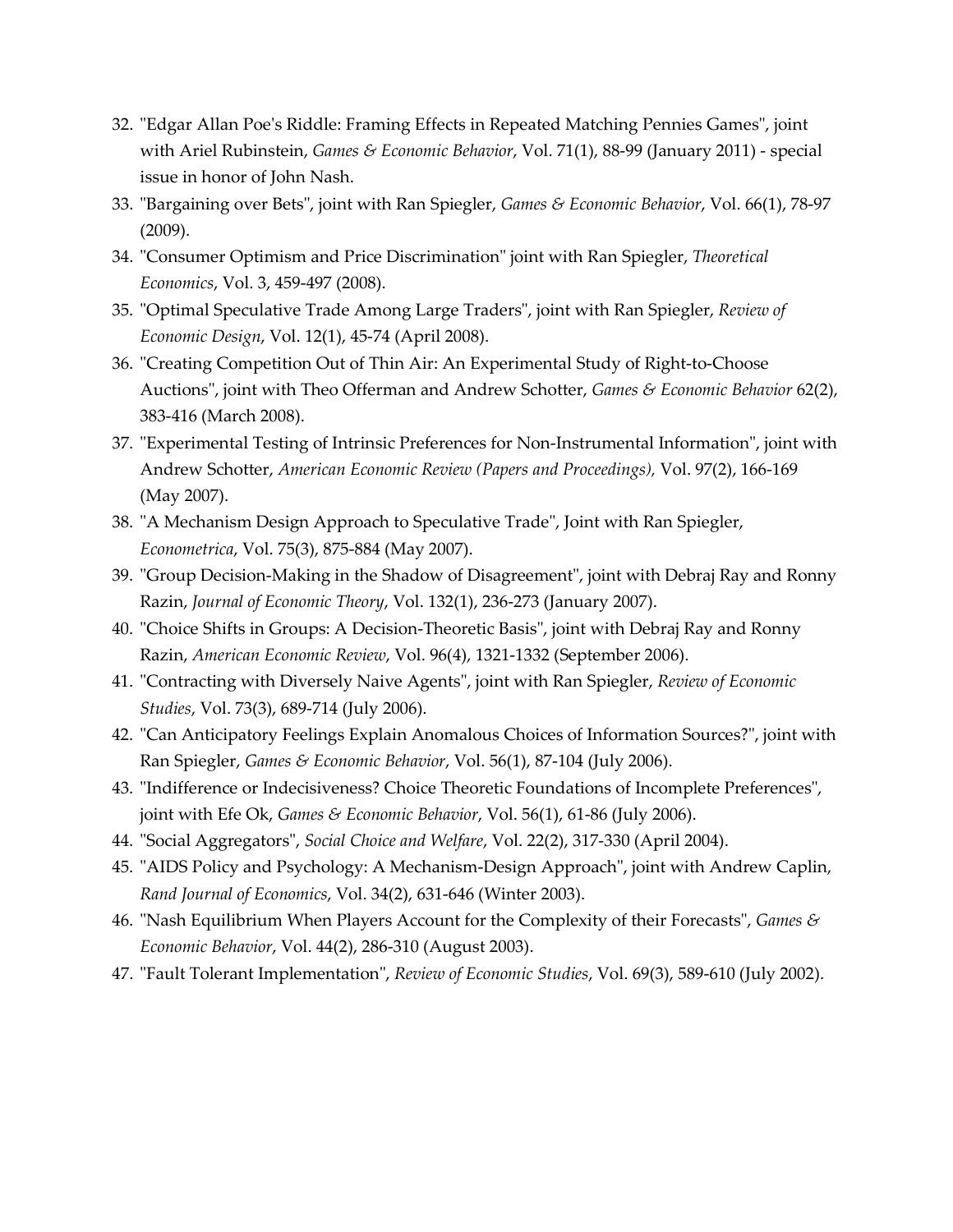### WORKING PAPERS

- 1. "On the Optimal Scheduling of Attention" (First draft 7/21), joint with Daniel Fershtman and Alex Frug.
- 2. "Training a Sluggish System" (First draft, 3/21, Revised 1/22), joint with Ran Spiegler.
- 3. "Should Humans Lie to Machines? The Incentive Compatibility of Lasso and General Weighted Lasso" (First draft, 12/20, Revised 8/21), joint with Mehmet Caner.
- 4. "Toxic Types and Infectious Communication Breakdown" (First draft, 12/20, Revised 6/21), joint with Alex Frug.
- 5. "Collective Information Acquisition" (First draft, 9/20, Revised, 11/21), joint with Ran Eilat.
- 6. "How do Shoppers Respond to Information on Price Changes in Multiple Product Categories? Evidence from a Field Experiment in Online Supermarket Shopping" (Revised, 12/21), joint with Orli Oren-Kolbinger and Sarit Weisburd. (Supplementary Appendix)

### PRESENTATIONS IN WORKSHOPS & CONFERENCES (since 2013)

- 2013 NBER Macroeconomic Annual Conference, University of Aarhus (Denmark), University of Copenhagen (Denmark), Decision: Theory, Experiments and Applications (D-TEA) annual workshop (Paris, France), Focus session in ESSET - European Summer Symposium in Economic Theory (Gerzensee, Switzerland), University of Bonn.
- 2014 Johns Hopkins, Pompeu-Fabra (Barcelona), BRIC Bounded Rationality In Choice (Barcelona), Focus session in ESSET - European Summer Symposium in Economic Theory (Gerzensee, Switzerland), NYU Economics, Microsoft Research, Columbia, NYU Stern, Ohio State University, Northwestern, University of Texas at Austin, Advances in Behavioral Game Theory (UCL).
- 2015 University of Arizona, Universitat Autonoma (Barcelona), University of Toronto, University of British Columbia.
- 2016 Washington University in St. Louis, University of Zurich, Cambridge University, Oxford University, Paris School of Economics, NSF Decentralization Conference (Brown University), Market Design in Israel (Bar-Ilan University), NYU
- 2017 European University Institute (Florence), Michigan State University, University of Miami, Conference on Social Networks and Information (Johns Hopkins), Utah State University, Applied Behavioral Economics Workshop (University of Zurich), Limited Reasoning, Cognition and Coordination (Pompeu Fabra), University of Chicago, UCL, LSE, University of Essex.